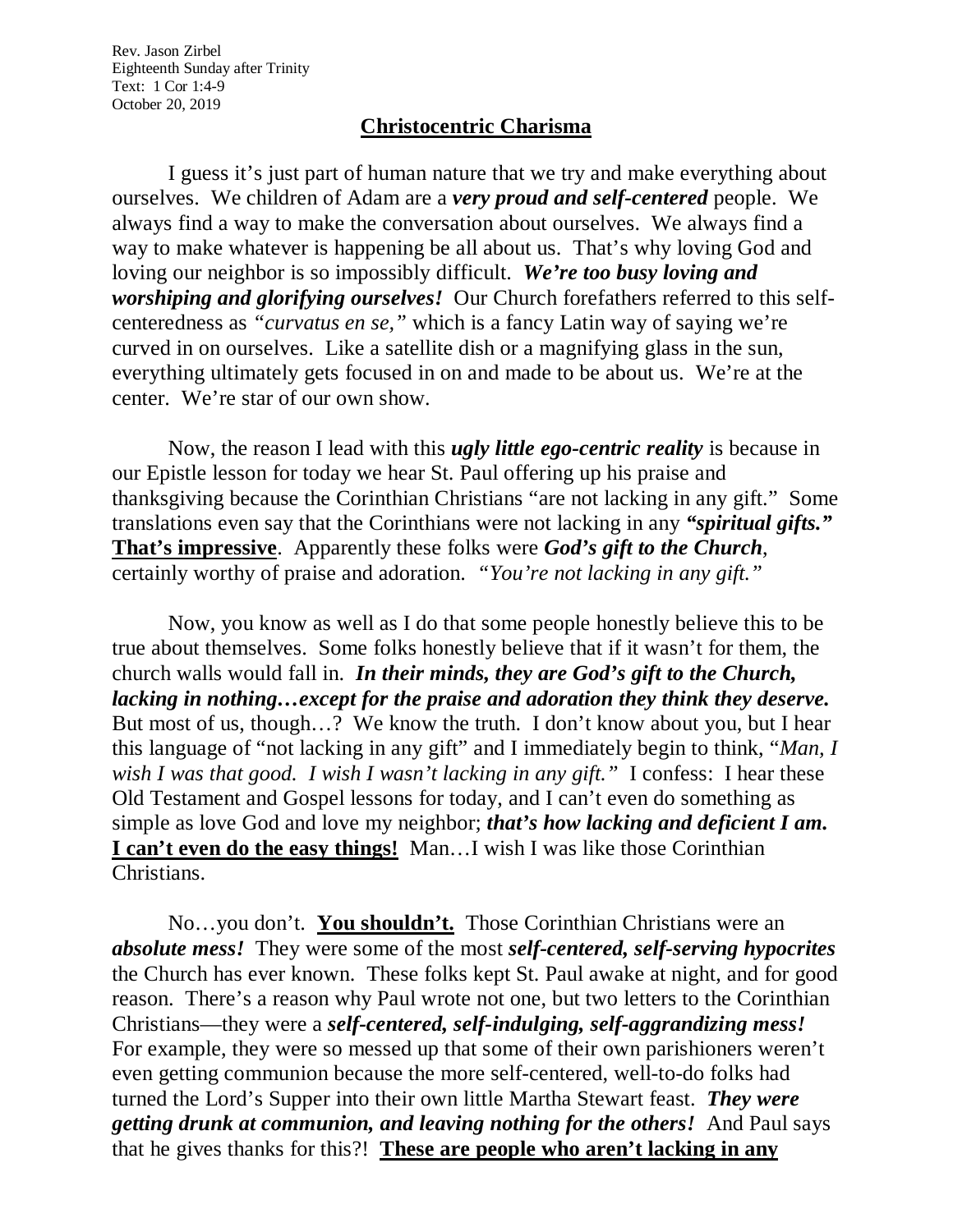**gifts?!** Sounds to me like they're severely lacking; lacking and deficient in some pretty basic Christian catechesis and love! They really don't get it, do they?

Well...here's the thing: When Paul says that they're not lacking in any gift, *he isn't referring to the Corinthians and what they bring to the table; what they have to offer the Church.* Again, that's how we often hear this and understand this. Clearly, it has to be about us, right? No! The word that Paul uses here is *charismata*, which is translated as "gift/spiritual gift." I know some of you perked up when heard this word because you hear the word "charismatic," don't you? Based on what we know in today's culture, *this isn't necessarily a good thing, is it?* The charismatic preacher isn't just an outgoing kind of extrovert. He (or she) is the one handling snakes and acting like the ringmaster or the used car salesman. The charismatic congregations are the ones who are flopping around and hopping around and dancing and speaking crazy gibberish, claiming that the Holy Spirit has given them the spiritual gift of speaking in tongues or the spiritual gift of interpreting such gibberish. Charismatic congregations are all about putting on the *biggest, brightest, best show in town.* Coffee bars and rock-climbing walls and concerts and really dynamic speakers that get you all fired up and ready to recommit to Jesus. That's how we often understand charismatic in today's culture and Church.

Even good Lutherans fall prey to this misunderstanding of charismata *spiritual gifts.* We hear Paul using this term with the Corinthians, and our minds immediately go into a very curved-in "spiritual inventory" mode. *What gifts do we have? What can we offer the Church? What good can we do? Where are we deficient and lacking? "Pastor, if we really want to make an impact and grow, we need to step up our game. We need to get people with real gifts on board."* Folks: That's **NOT** what Paul is saying here (or anywhere else in Scripture, for that matter)! Think about it like this: When has salvation and forgiveness and grace and mercy and peace ever been *contingent on what you can bring to the table?* When has your forgiveness and salvation ever hinged on what gifts you have to offer to God in exchange? Answer: **NEVER!**

That word (charismata), when you break it down and parse it out, simply means *"a gift of grace; a free gift." Hmmm…who is the Giver of the gift of grace? Who is this "grace gift"? Answer: Jesus!* Not only is God the Giver of this free and unmerited gift of grace, **but He IS the gift of grace.** Jesus Christ is God's charismata in the flesh; the Gift of God's grace and peace; the absolutely undeserved and unmerited gift of God's compassion and love and mercy. And God gives this gift to the entire world. *"God so loved the world that He gave…."* God takes this gift of His grace and mercy and love, and He nails it to a cross for all to *behold and receive and hold fast to.*